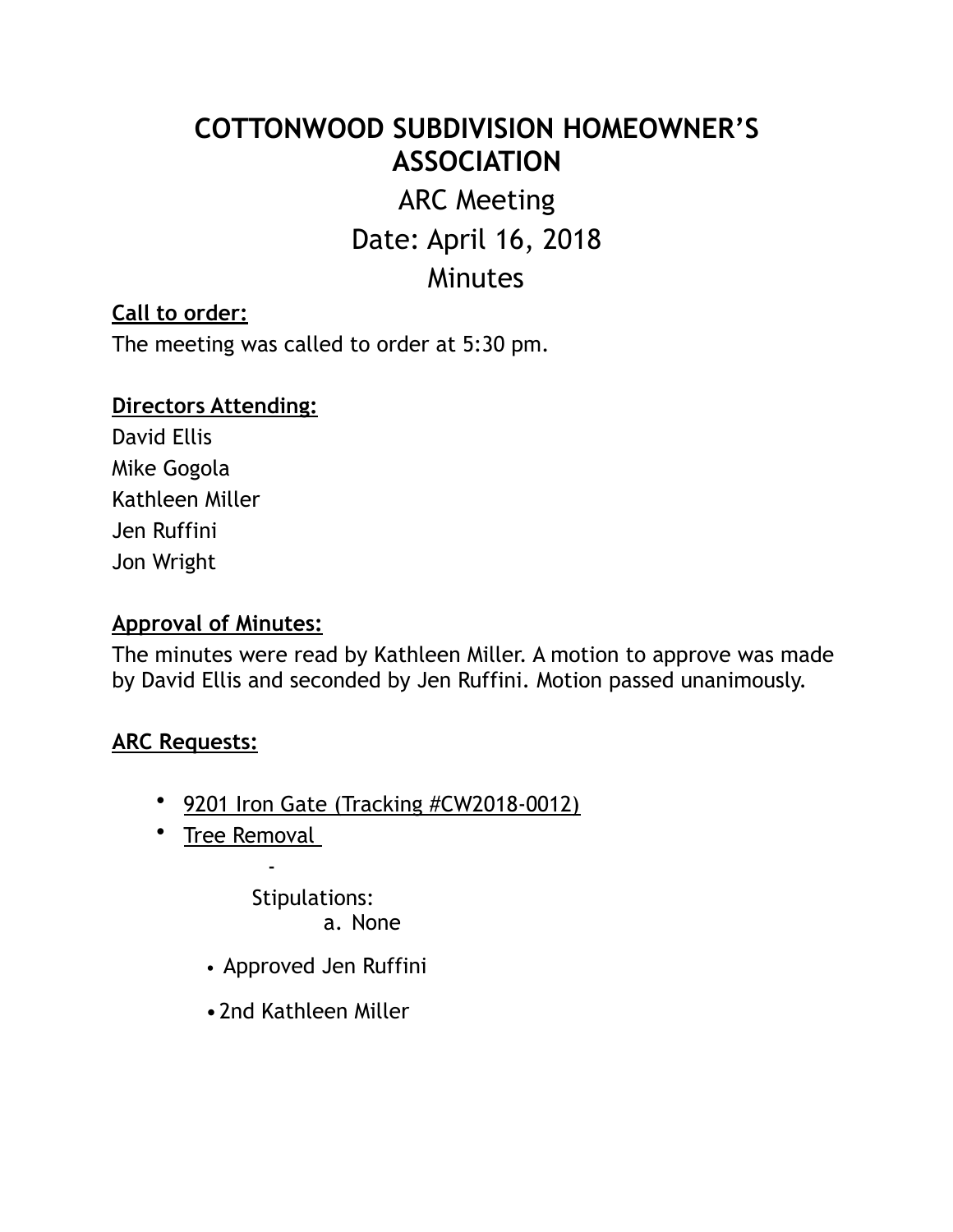- 6158 Broadfield CT (Tracking #CW2018-0013) Shed 12-16
- Stipulations:
	- a. Must be contractor grade construction with all new materials. Construction shall be of brick or "hardiboard" siding and the roof constructed utilizing fiberglass shingles. The building shall be of a color and quality comparable to the main house and all colors shall be specified and approved by the ARC. No metal shall be permitted. The total area shall not exceed 400 sq. feet and shall be located no closer than five (5) feet from the side and rear property lines. No building or design shall violate the ordinances of Santa Rosa County. No more than one (1) outbuilding shall be allowed. No plumbing shall be connected or provided within this structure.
	- i. Must include at least a 20' setback from back of home.
		- Motion to approve Jen Ruffini
		- 2nd Kathleen Miller
- 6061 Gray Moss (Tracking #CW2018-0014) –Pool
- Stipulations:
	- **•** All pools and pool equipment must be installed by a professional contractor and must meet all of the Santa Rosa County building codes.
	- **•** Motion to approve Jen Ruffini
	- 2nd Kathleen Miller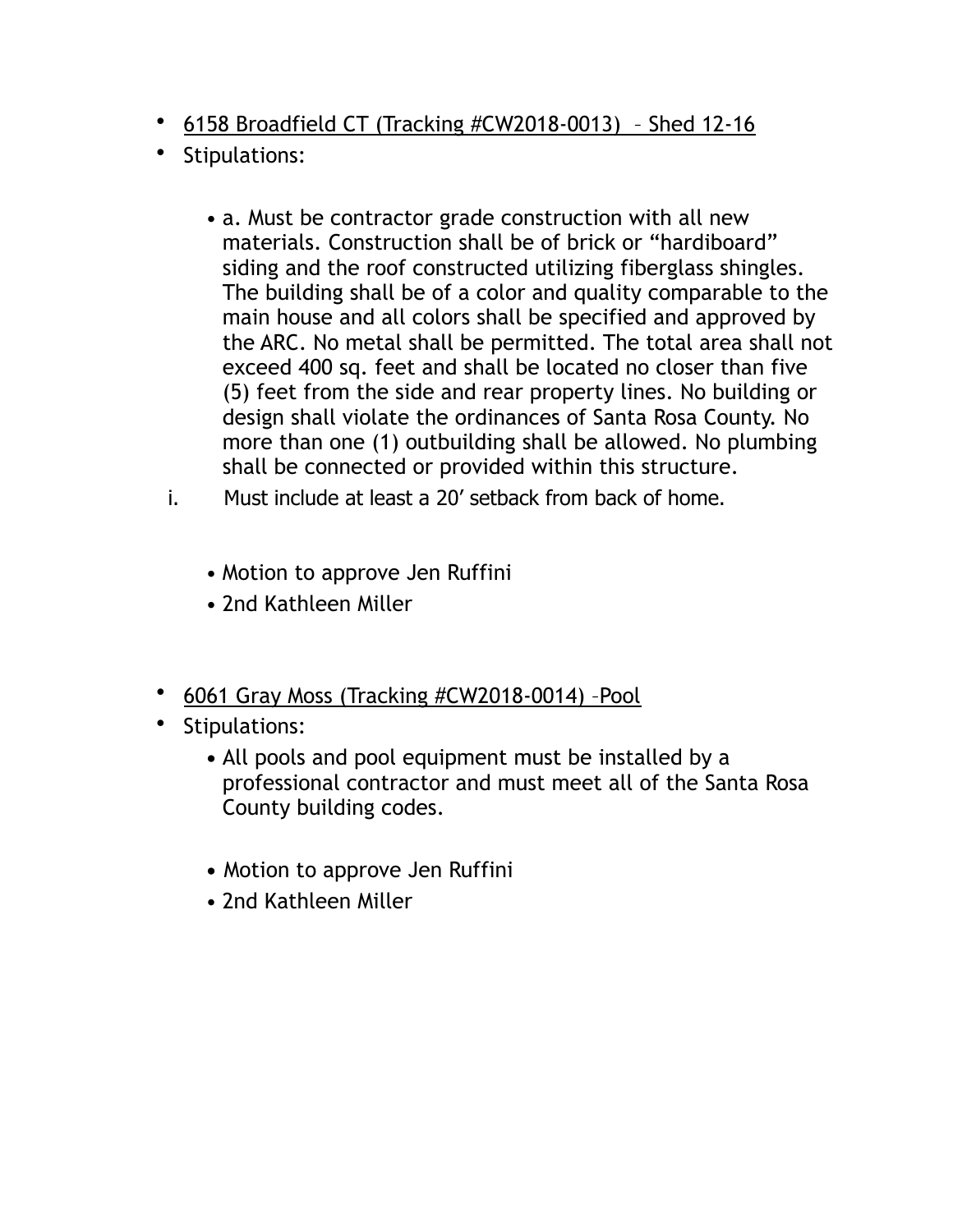- 6126 Broadfield Ct (Tracking #CW0018-0015) Pergola & Patio Pavers
- Stipulations:
	- Must be contractor grade construction
	- Motion to approve Jen Riffini
	- 2nd Kathleen Miller
- 5504 Heatherton Rd ( Tracking # CW0018-0016) -Pool enclosure
- Stipulations:
	- **•** All pools and pool equipment must be installed by a professional contractor and must meet all of the Santa Rosa County building codes.
	- **•** Motion to approve Jen Ruffini
	- **•** 2nd Kathleen Miller
	- **•** 5569 Heatherton RD (Tracking # CW0018-0018) -Driveway extension
	- **•** Stipulations:
		- **•** A No construction will commence before 6 am or continue beyond 6pm M-F and 8am-6pm.Saturdayand Sunday.
		- **•** B Must comply with plans submitted.
		- **•** C Must comply with all covenants restrictions and county requirements to include any necessary permitting.
		- **•** D Driveways-all lots must have a paved driveway of stable and permanent construction extending from the adjacent street to the dwelling. All driveways must be concrete or other approved material.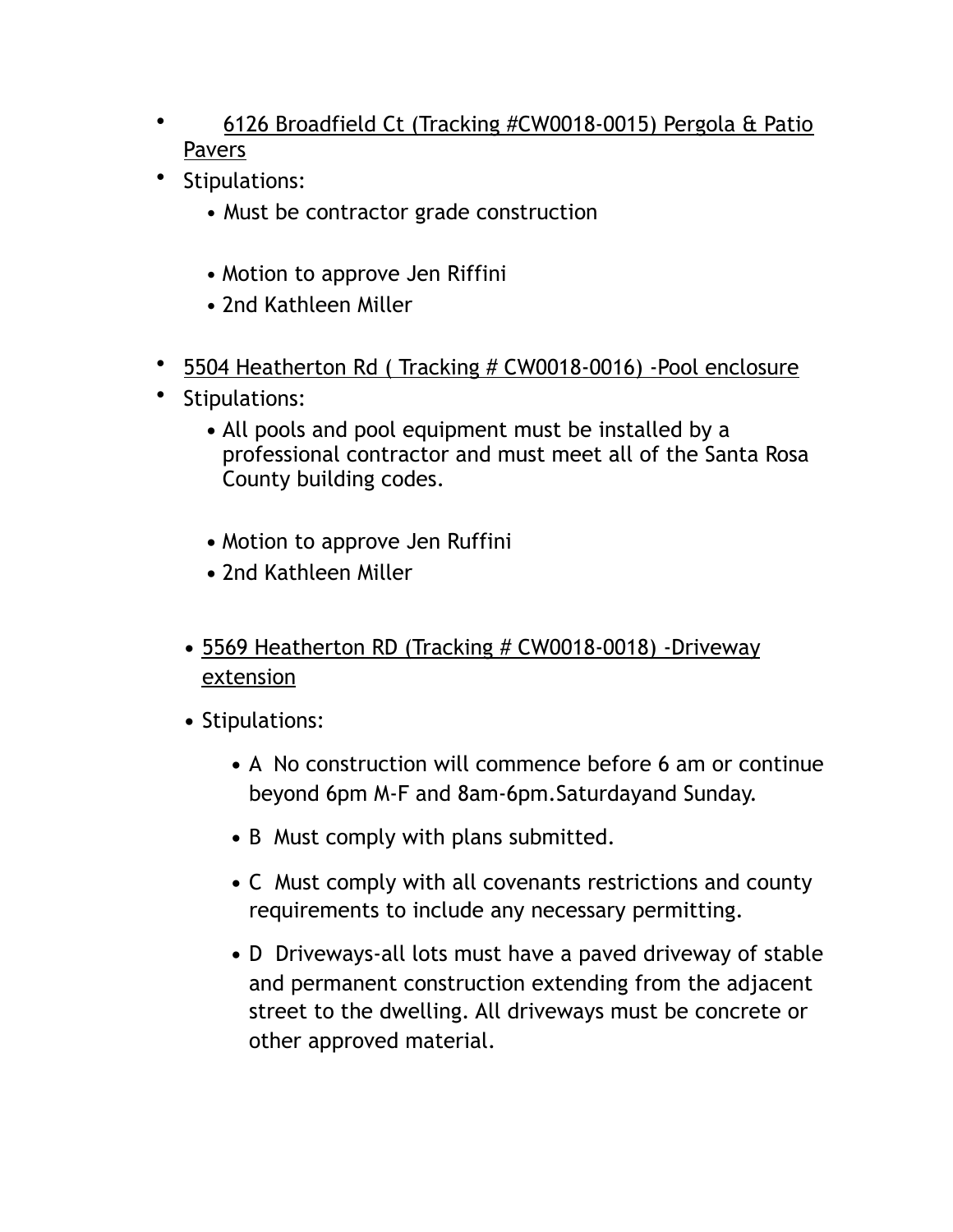E Must be contractor grade quality and aesthetically match existing driveway.

- **•** Motion to approve Jen Riffini
- **•** 2nd Kathleen Miller
- **•** 6192 Brighton Lane (Tracking #CW2018-0019) Fence
- **•** Stipulations
- **•** A Must be contractors grade construction, new standard 6' wood privacy fence with (1) 12 foot gate (1) 5 foot gate. Your request for "Canyon Sunset" stain was also approved. Hardware must be in taste and neutral tones.
- **•** Motion to approve Jen Rufini
- **•** 2nd Kathleen Miller
- 6126 Broadfield Court (Tracking # CW2018-0020) Tree installation
- **•** Stipulations
- **•** A Trees need to be planted where growth does not extend into to adjacent roadways or lots.
- **•** Motion to approve Jen Ruffini
- **•** 2nd Kathleen Miller